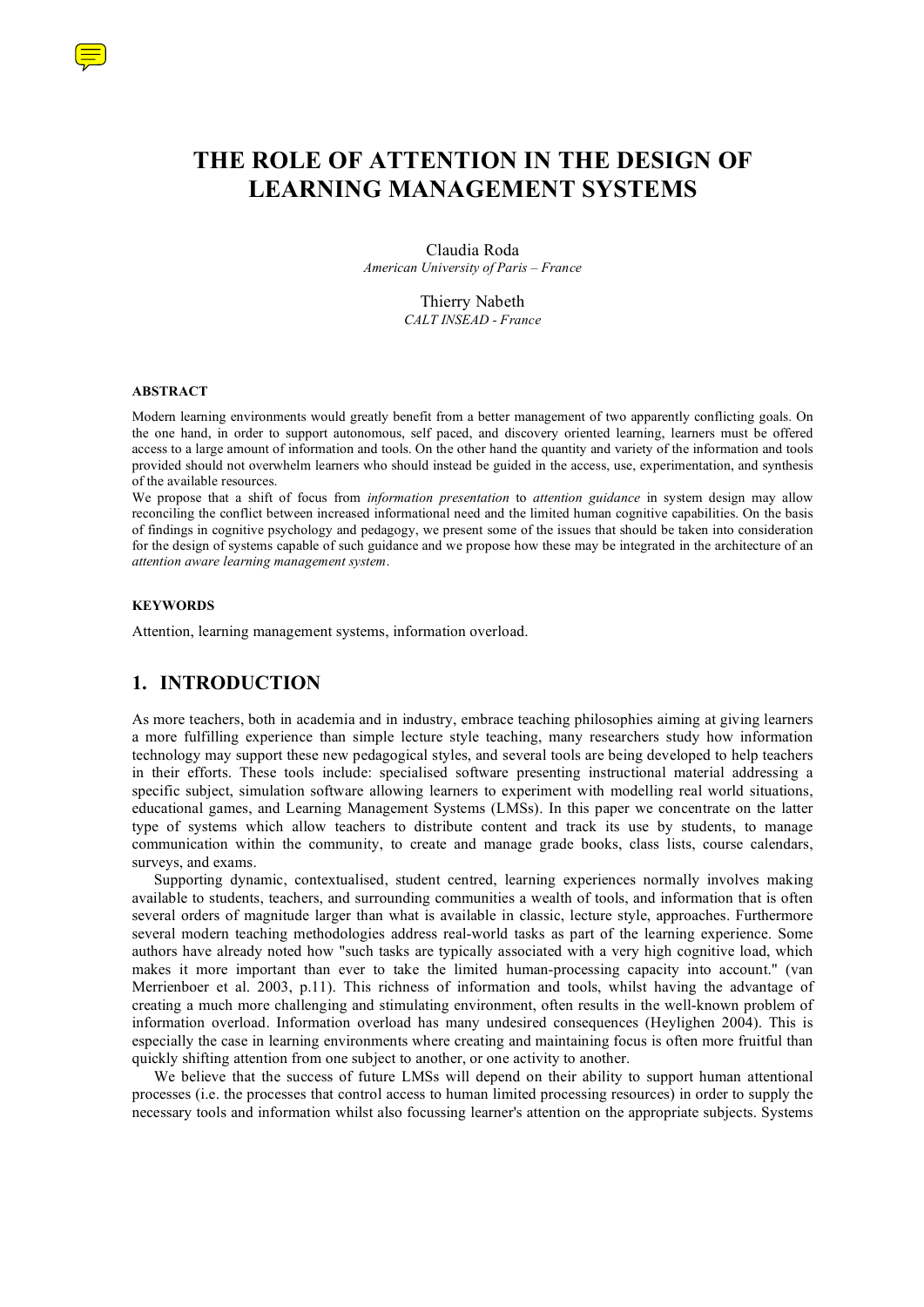capable of supporting human attentional processes, *attention aware systems* (Roda and Thomas 2006b), have recently been the subject of several research efforts (Horvitz et al. 2003; Vertegaal 2003; Roda and Thomas 2006a). However the application of such systems to learning management environments has rarely been addressed. This paper contributes to the definition of the most significant issues that should be taken into consideration for the creation of *attention aware learning management systems*.

# **2. ATTENTION IN NEW LEARNING ENVIRONMENTS**

### **2.1 Towards attention aware learning environments**

There seem to be a great misunderstanding underlying the design of some of the current IT based learning environments aimed at supporting learning modes different from classic lecture style mode. This misunderstanding appears to be a legacy of the classic lecture style teaching. The lecture style mode is based on a "transfer" of information or knowledge from the teacher to the student. In these settings the most pressing issue is to present learners with information. The focus is on *information presentation*. Emphasis is on teacher's selection of the information to be presented, and mode of presentation. This selection happens at "configuration" time when the teacher uses the LMS tool to prepare his or her lecture.

It appears that the same focus has been maintained in the design of learning environments that are instead designed to support different types of learning such as experiential, project-based, and contextual. However, learning modes such as the ones just mentioned assume that learners can somehow shape their own learning experience (Papert and Harel 1991). Different people may choose to access different information and tools at different times and, in general, it is difficult to foresee *who will need what, when*. The solution proposed by many instructors and learning systems that have maintained the *information presentation* focus, is to provide as much access as possible to information and tools so that students can choose those best suited to their needs. This often results in overwhelming environments where learners have difficulties finding their way, selecting the appropriate course of action, and generally focussing their attention.

Consequently we have tried to address the questions of how to make knowledge available to learners without drowning them in an ocean of information, and of how to give learners more autonomy without leaving them unguided and incapable of formulating problems, identifying important issues, and recognising achievements. Giving access to relevant resources must be accompanied by minimising distraction factors. The teacher's role, that instructional software should support, is that of a guide capable of concentrating students' attention on the most relevant items. The focus of system design should then shift from *information presentation*, to *attention guidance*.

### **2.2 What is attention?**

The most prominent theories in cognitive psychology see attention as the set of processes enabling and guiding the selection of incoming perceptual information in order to limit the external stimuli processed by our bounded cognitive system and to avoid overloading it (Posner 1982; Lavie and Tsal 1994; Chun and Wolfe 2001; Driver 2001). Attention can either be controlled voluntarily by the subject, or it can be captured by some external event. The former type of control mechanism is referred to as endogenous, or top-down, goal driven attention (Posner 1980; Yantis 1998; Arvidson 2003). The latter type of mechanism is referred to as exogenous, bottom-up, or stimulus-driven and it may have different degrees of power so that certain stimuli become basically impossible to ignore (e.g. sudden luminance changes), whilst others are more controlled by volition. Chun and Wolfe (2001, p.279) explain that "endogenous attention is voluntary, effortful, and has a slow (sustained) time course; […] exogenous attention draws attention automatically and has a rapid, transient time course". However, exogenous and endogenous mechanisms are not independent but interact constantly so that the endogenous mechanism in place (e.g. what one is looking for in a visual field) may determine whether one will automatically be able to ignore certain exogenous stimuli.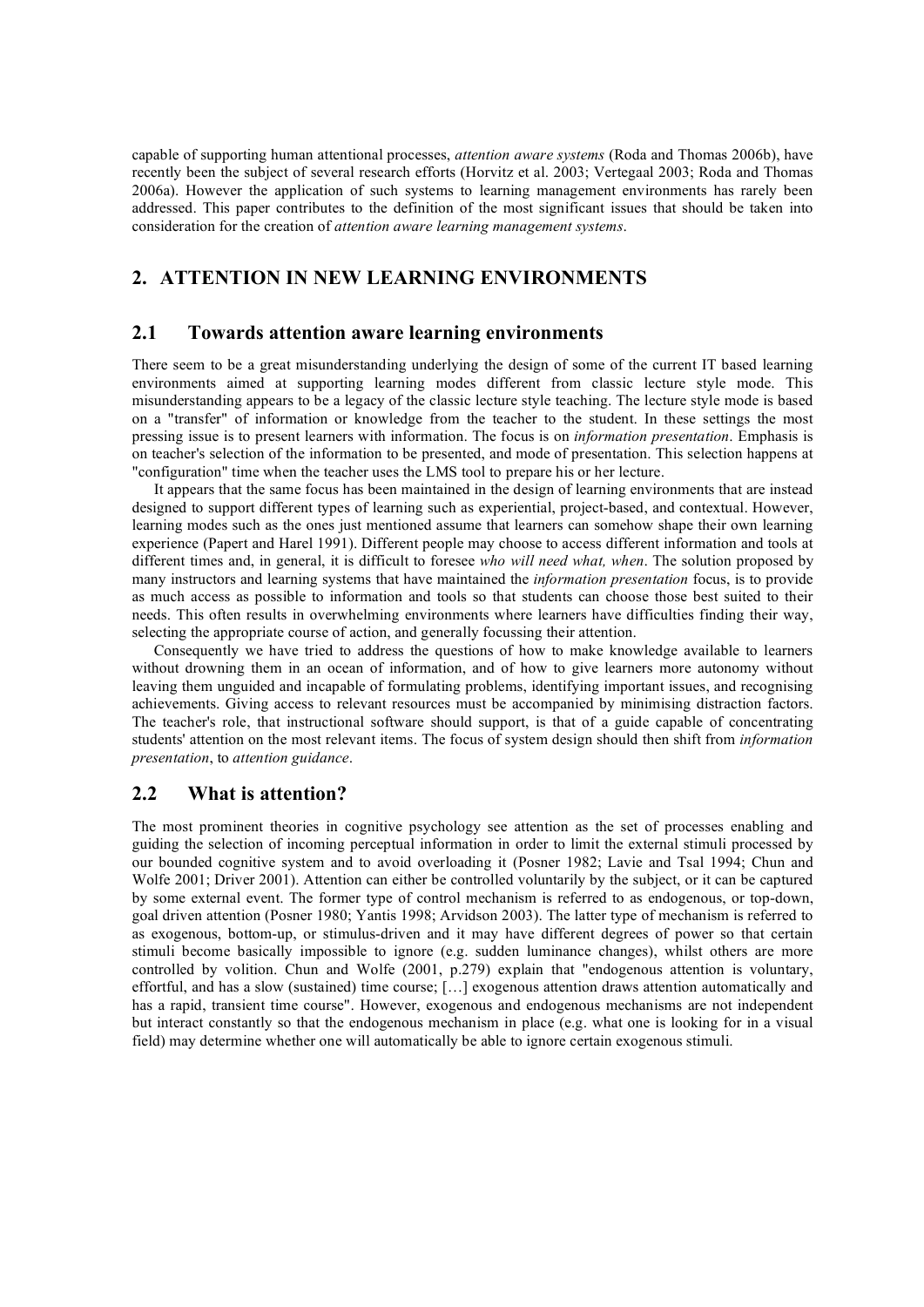## **2.3 Supporting attentional processes in learning environments.**

Because attention is controlled both top-down and bottom-up, there are two ways in which we can direct students' attention: working on learners' motivation, and working on the type of stimuli. This implies that the system should be able to reason about both reactive processes controlling attention, and deliberative/motivational processes controlling attention, as well as about their interaction. For example, the system should be designed to use reactive processes (e.g. attention shift caused by a visual stimulus) in order to trigger deliberative processes (e.g. the student's reflection on a particular state of affairs). On the other hand, such system should also be aware of how reactive processes are pruned by deliberative process (e.g. certain external stimuli are not noticed because one's attention is focused elsewhere), or how the presentation of new stimuli may generate interruptions or phenomena of split attention (i.e. attention drawn by more than one target) in the current activity.

We propose to augment LMSs with an *attention management component* capable of the reasoning described above, and ultimately capable of deciding, at run time, which information, at what time, and in which format, is best suited for presentation to the learner in order to minimise cognitive load.

Section 3 introduces relevant theories of attention in psychology and pedagogy; based on these theories, section 4 discusses how such *attention management component* may be designed.

# **3. HOW DO ATTENTIONAL PROCESSES WORK?**

### **3.1 Stimuli selection**

The question of how exactly the selection of exogenous stimuli may take place has guided a large portion of the cognitive psychology debate on attention processes. Early theories on attention (Broadbent 1958) hypothesised a two stage processing of external stimuli. First a parallel preattentive process would take place filtering out all the non-relevant (unattended) stimuli on the basis of simple physical properties of incoming stimuli. Second, a serial, attentive stage capable of only limited processing would encode more abstract properties of the attended stimuli. Later theories (Deutsch and Deutsch 1963; Norman 1969; Duncan 1980) proposed that all stimuli are analysed, but only pertinent stimuli are selected for awareness and memorisation. However, the theories that currently seem to gather most support propose that although not all the stimuli are analysed, non attended stimuli are not completely filtered out either, rather their contribution to the attentive stage is somehow limited (Treisman 1960; Neisser 1967; Treisman 1969; Pashler 1998) and that stimuli impact depends upon their relevance to the environment or personal experience (Treisman 1960).

Many current learning environments emphasise *information access*, for example by providing students with links to a wealth of information. However, the bottom-up selection processes involved in choosing sensory input implies that displaying information not immediately relevant may reduce focus on, or increase the cognitive load needed for, focussing on more relevant information. This issue is also addressed by Cognitive Load Theory (Sweller 1988) and empirically confirmed by some experiments, in explanatory settings, where the presentation of "embellished" information resulted in "lower" learning when compared to the presentation of only core information (Mayer and Moreno 2002).

### **3.2 Relevance evaluation**

The question arises of what information (about the environment and personal experience) should be used for the evaluation of stimuli relevance. Research on the influence of top-down processes on the stimuli selection process can help in answering this question. Amongst the wealth of theories modelling these processes (see for example (Hewett 2000; Kieras et al. 2000; Kruschke 2001; Rubinstein et al. 2001; ACT-R Research Group 2002 - 2005; Kruschke 2003)), Grossberg's Adaptive Resonance Theory (Grossberg 1976a; Grossberg 1976b; Grossberg 1999) addresses in an elegant manner the above question whilst explaining the role of attentional processes in learning. Grossberg proposes that learning involves the creation of a set of expectations with respect to external stimuli. These expectations allow us to focus on the expected data when it becomes available whilst filtering out other sensory signals. It is the *resonance* (the input activating the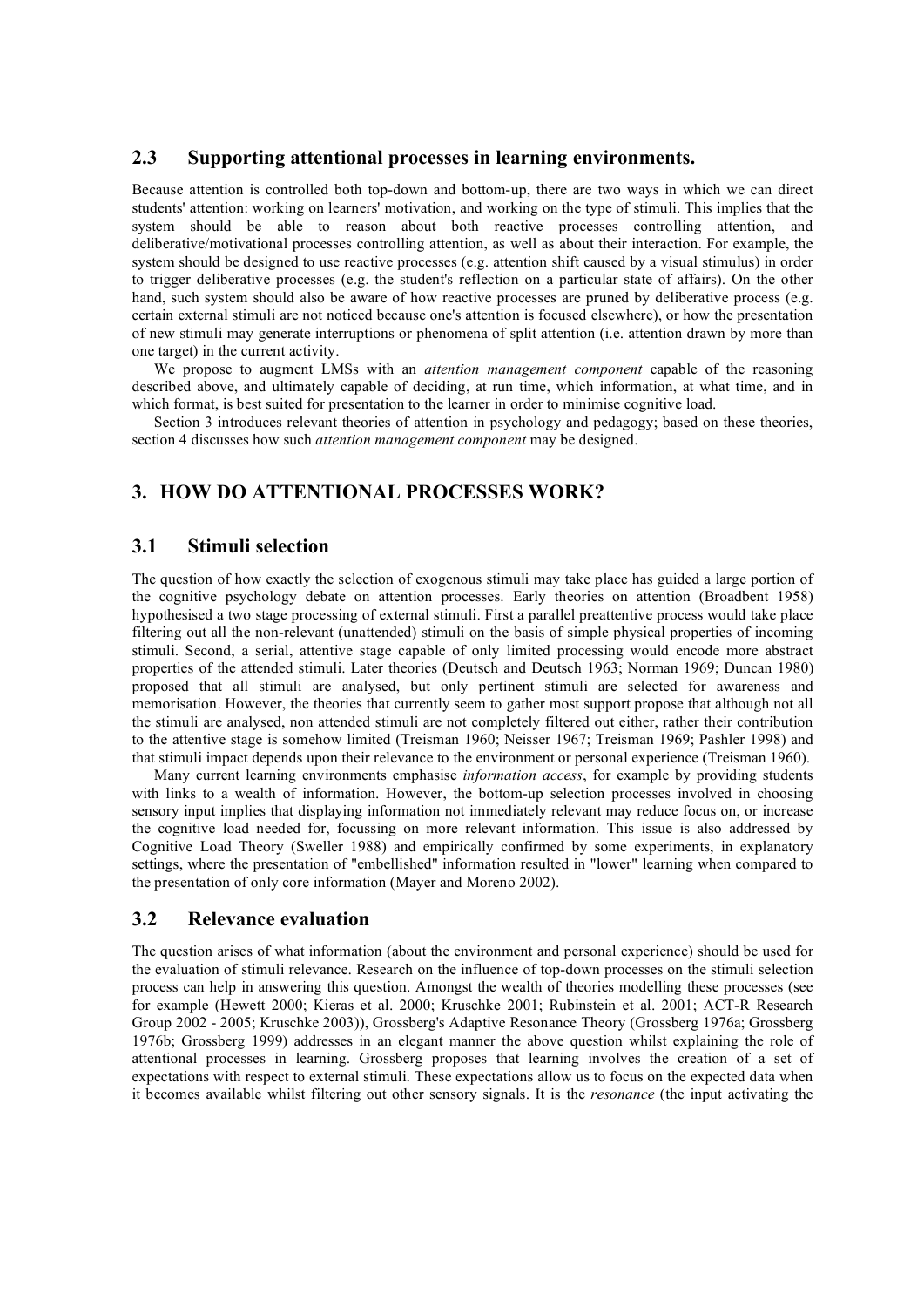expectation which in turn selects the input) between expectation and received input that brings certain stimuli to the conscious state and ultimately generates learning.

# **3.3 Interference**

Information relevance and availability however, don't seem to be the only mechanisms guiding human selection of input stimuli. This is demonstrated by the fact that sometimes we seem to be unable to disregard irrelevant stimuli, and other times we seem to miss noticing something that is obviously present in our perceptual field. Many authors have addressed these characteristics of attention. For example, Lavie and Tsal propose that "irrelevant information will be excluded from processing only if the prioritised relevant processing exhausts all of the available capacity" (Lavie and Tsal 1994, p.185). Thus, we cannot ignore external stimuli unless we have reached a minimal perceptual load (Lavie 2000). Other studies in *change blindness*, address the "failure to see large changes that normally would be noticed easily" (Simons and Rensink 2005, p.16), see also (Rensink 2000). Furthermore, distractors may delay attentional processes especially when the distractors are temporally near and conceptually related to the target stimulus. These delays are called *interference effects* (Rafal and Henik 1994, p.31). Classic examples of interference are *negative priming* (Tipper 1985) and the *Stroop effect* (Stroop 1935). *Negative priming* is the effect by which "it is more difficult to select a stimulus, belonging to a given category, for the control of action, if that same category of object was actively ignored on the preceding trial" (Allport 1989, p.659). The *Stroop effect* is a visual inhibition that occurs when a presented word indicates a different colour than the font type is. Similar interferences are explained by (Kruschke 2001; Kruschke 2003) in terms of *learned attention* and *learned inattention* so that in order to reduce errors we actually learn how to pay attention to certain cues rather than others and once we have learned to ignore certain cues it is more difficult to notice those cues when they become relevant.

# **3.4 Motivation**

Whilst explicit, conscious motivation obviously influences attentional choices, it has been demonstrated - for a review of the literature see (Klinger 1996) - that motivation influences attention also at the unconscious level by generating a bias towards stimuli that are directly relevant for the current goal pursuit, task performed, or that are related to the *current concerns* of a person. Where *current concern* "refers to the state of an individual between two time points, the one of becoming committed to pursuing a particular goal and the other of either attaining the goal or giving up the pursuit" (Klinger and Cox 2004, p.9). The effects of current concerns on cognition are "nonconscious and automatic rather than attributable to a conscious process" and "goal-related cues, even nonconscious ones, also appear to exert automatic effects on goaldirected actions."(Klinger and Cox 2004, p.15). It appears that, at the motivational / affective level, a *valence* (negative, positive, or neutral) is associated to stimuli. This valence may be mediated by the current goal or task, i.e. its value is relative to the contribution to the current goal. Attention is then directed to information that has positive or negative valence (see (Rothermund et al. 2001) for a summary of experiments conducted on this issue). Research on this aspect of motivation is based on the premise that stimulus valence is both essential for regulating action and it can be easily identified without conscious processing. Goals are also considered has having a valence, positive goals are those aimed at attaining something, negative goals are those aimed at avoiding something (Klinger and Cox 2004). Interestingly, attentional bias toward valent stimuli appears to be influenced by current goal and action orientations so that stimuli of valence opposite to the goal's valence attract attention more that stimuli with the same valence (Rothermund et al. 2001; Rothermund 2003b). When a goal is adopted attention is automatically (unconsciously) attracted by goalrelated (or task-related) stimuli (Klinger 1996; Moskowitz 2002; Klinger and Cox 2004). Current theories mostly agree that when a goal is attained (or a task completed) automatic vigilance is terminated. Furthermore some recent experiments indicate that task-related information is actively inhibited after the successful execution or cancellation of a goal (or intention) (Marsh et al. 1999; Rothermund 2003a) and that a goal-related attentional set remains active even in the face of failure, e.g. when one finds out that the goal cannot be achieved (this latter effect is called *perseverance hypothesis*) (Rothermund 2003a).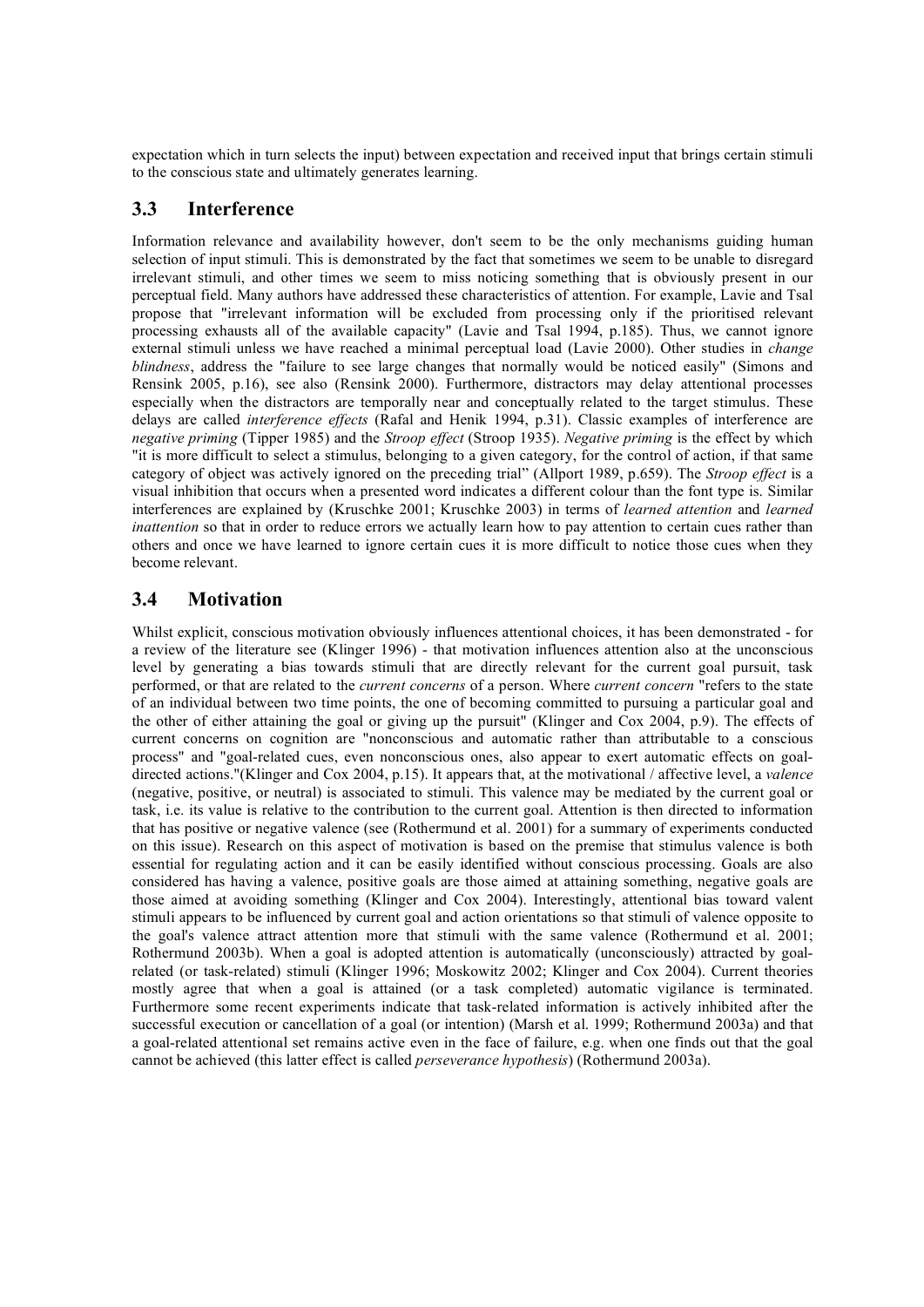# **3.5 Emotions**

Research results in behaviour processing (see (Compton 2003) for a review) highlights the fact that fine tuning of the interface with respect to attentional processes would also need to take into consideration other factors such as the students' emotions, or moods. Gasper & Clore (2002), for example, report of two experiments supporting the hypothesis that "affective cues may be experienced as task-relevant information, which then influences global versus local attention" (p. 34). The relevance of emotional processes both in designing systems capable of interacting effectively with humans, or of simulating human behaviours, is indeed been recognised by a growing community of researchers (Picard 1997; Breazeal 2002; Norman et al. 2003; Trappl et al. 2003).

## **3.6 Minimising cognitive load with respect to specific tasks**

Finally we briefly turn to the problem of minimising cognitive load in task execution. Most research, mainly based on Cognitive Load Theory, shows that the fundamental bottleneck in task execution is human's limited working memory. Amongst the approaches proposed to deal with this limitation a promising one is taken by Van Merrienboer et. al. (2003) who propose that task support is constituted of either *supportive information*, or *procedural information*. *Supportive information* is related to the knowledge necessary for problem solving and reasoning, it can be considered the theory of the task, and it describes mental models and cognitive strategies. The authors argue that this type of information is "best presented explicitly just before the task class for which it is relevant. […] it is kept available for the learners while working on the learning tasks" (ibid, p.10). *Procedural information* is related to consistent task components or recurrent task aspects that are performed as routines by experts, and has normally a low level of complexity. Procedural information should be integrated in the task environment and presented when the learner needs it in order to avoid phenomena of split attention that would be generated by the need of integrating, during task performance, information that is supplied separately.

# **4. A PROPOSED ARCHITECTURE FOR ATTENTION AWARE LMS**

In section 2.3 we have discussed the need and the value to augment LMSs with an *attention management component* capable of dynamically deciding which information, at what time, and in which format is best suited for presentation to the learner. In this section we present the architecture of such an *attention aware LMS* built on the basis of design principles emerging from the theories presented in sections 3.

In section 3.1 we have seen that stimuli impact depends upon their relevance in the current environment or with respect to personal experience. LMSs necessarily have limited information about the student's current environment and personal experience (just as teachers do) however this information should be used both to assess what is most relevant for the student at a given time and to evaluate how likely it is that the presented information will be noticed by the student. We capture this intuition in a first sketch (figure 1) of the structure of an *attention aware learning management system.* The attention management component should rely on both a model of the user and on meta-level information associated to content allowing the evaluation of its relevance with respect to the user model. In this section, we will use the theoretical results presented early to better define this first sketch. The results of this refinement process are depicted in figure 2.



Figure 1 – A schematic view of an attention aware learning management system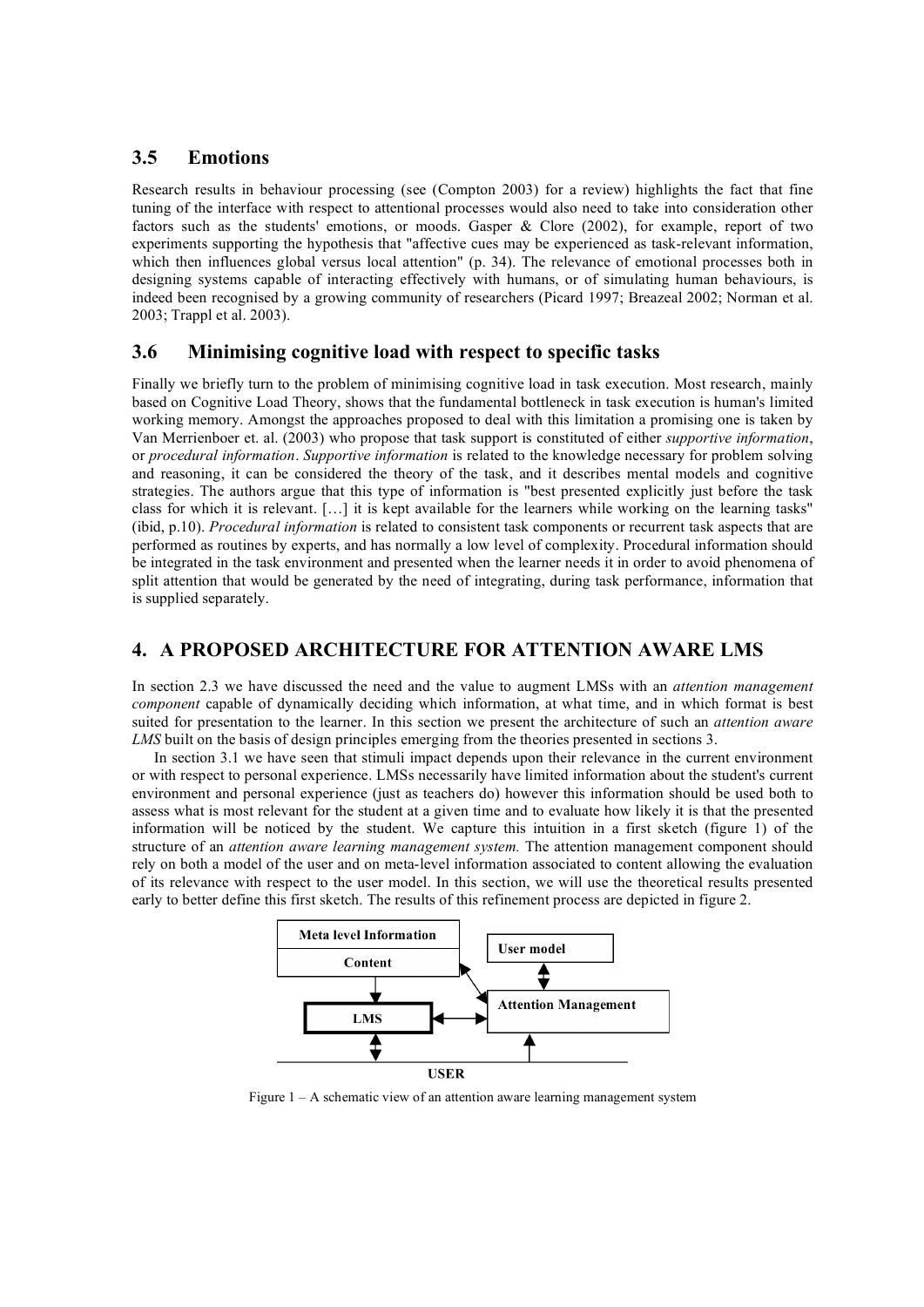In our architecture, both information about the user and about the content are partially supplied by users (teachers and learners) and partially generated by the system. Users provide content along with the information necessary for its selection by the system at run time (meta-level information); they are also able to access and update information in the user model.

The attention management component monitors the user's action and the environment and has some capabilities for tracking learner's moods/emotion as suggested by the theories mentioned in section 3.5. These monitoring functions provide the information necessary to update the meta-level information and the user model as described below. The attention management component can reason about motivational and stimulus driven processes controlling attention in order to provide suggestions to the LMS on the content to display, the timing of display, as well as the format. See attention management box in figure 2.



Figure 2 – Some essential informational elements of an *attention aware learning management system*

We interpret Adaptive Resonance Theory (section 3.2) as highlighting the importance of previous students' knowledge in learning environments, in particular, the necessity to link new stimuli to previous ones. For this reason, in figure 2, the attention management component maintains, in the user model, information about the learner's current knowledge (what has been presented so far). Relation between each piece of content and other content, tasks, and goals is maintained in the content's meta-level information. This meta-level information includes information allowing the system to discriminate between different types of "information utility" (e.g. supportive, procedural) with respect to tasks (see section 3.6).

Negative priming and learned inattention effects (section 3.3) may explain why students may fail to notice frequently displayed, normally irrelevant, elements of the interface when they become relevant. For example, focussing on a menu item that has always been present but has just become relevant requires a larger effort than what it would have required if that item had just appeared at the appropriate time. In figure 2, the attention management component keeps information about ignored and pursued stimuli that may be used to prevent (or provoke) interference effects.

Whilst attention allocation to stimuli related to active goals and *current concerns* is almost unavoidable, it may only take place at unconscious / affective level (section 3.4). However it is possible to control the level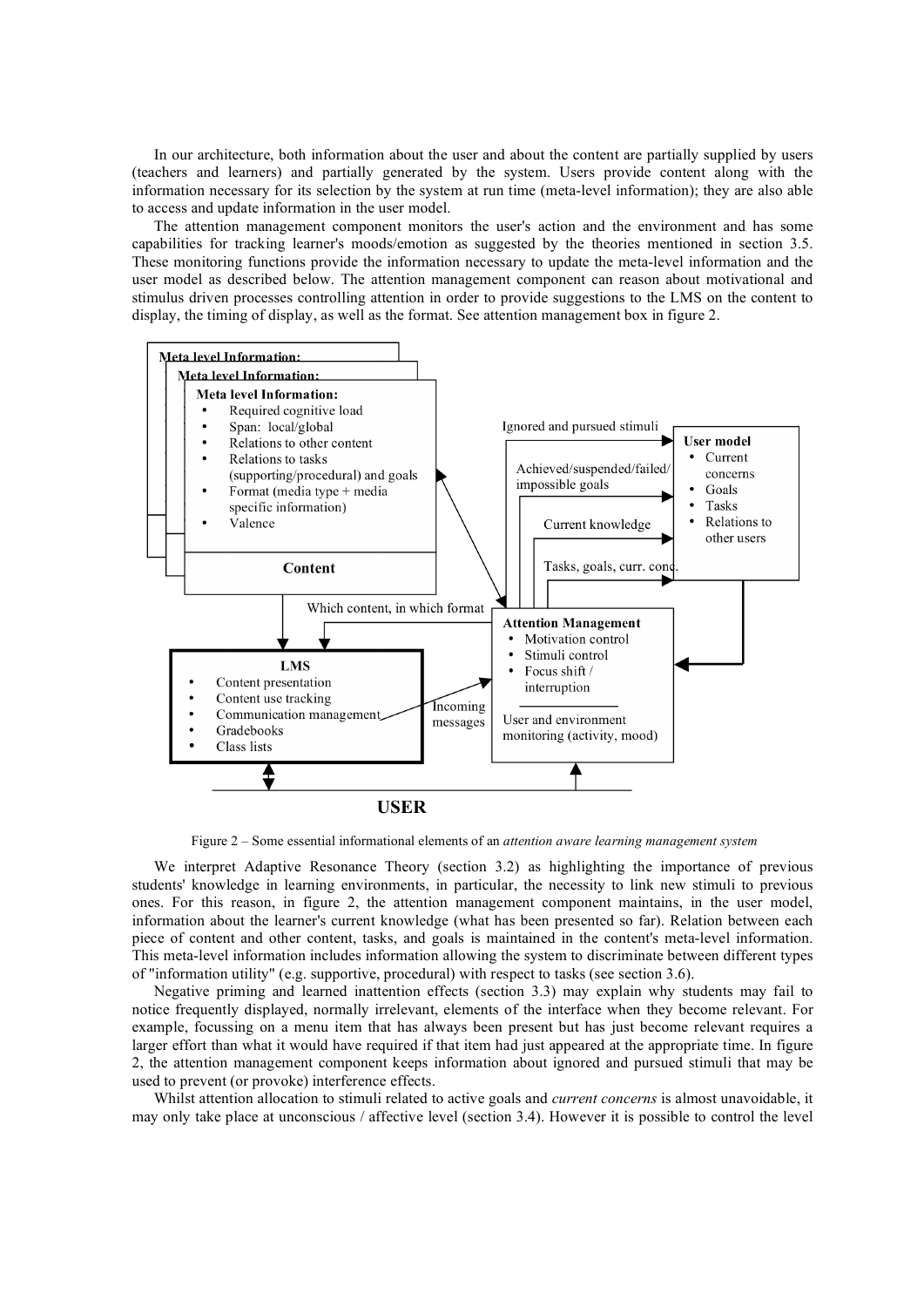of attention to certain stimuli by presenting them with valences that are either congruous or incongruous with the goal valence. In the context of positive (*approach*) goals, such as "Propose short-path solutions to the search problem P", or "Please complete this assignment", students' attention will be biased towards stimuli of negative valence, such as "you are not allowed to go through state S1 more than once", or "the assignment will not be accepted after next Tuesday". In the context of negative (*avoidance*) goals, such as "Avoid longpath solutions to the search problem P", or "Please don't forget to complete this assignment" students' attention will be biased towards stimuli of positive valence such as "you should go through state S1 at most once", or "the assignment is due by next Tuesday at the latest". Further studies on message valence, on how valence may be evaluated by different subjects, and on the reaction to valent messages in the context of certain tasks, goals, and *current concerns*, may be very beneficial for the design of interfaces capable of fine tuning messages to attract the desired level of students' attention. To capture this intuition we include a *valence* indicator in the content's meta-level information of figure 2.

Figure 2, detailing figure 1, captures essential elements of an *attention aware LMS* as discussed in this paper.

### **5. CONCLUSIONS**

Whilst we have strived to give a fairly balanced overview of the matters involved in the design of *attention aware learning management systems*, we have necessarily excluded or only mentioned some important subjects. These include all issues related to collaborative environments, management of interruptions, timing of interventions, and methodologies for monitoring the user activity and the environment. We hope however that the many issues that we have presented and organised within our tentative architecture form a good basis to stimulate further research by computer scientist, pedagogues, and psychologists, in the design of *attention aware learning management systems*.

### **REFERENCES**

ACT-R Research Group, 2002 - 2005. ACT-R, Department of Psychology, Carnegie Mellon University.

Allport, A., 1989. Visual attention. *Foundations of Cognitive Science*. M. Posner. Cambridge, MA, MIT Press**:** 631–681. Arvidson, P. S., 2003. A lexicon of attention: from cognitive science to phenomenology. *Phenomenology and the Cognitive Sciences* 2(2): 99-132.

Breazeal, C., 2002. *Designing Sociable Robots*. MIT Press, Cambridge, MA

Broadbent, D. E., 1958. *Perception and communication*. Pergamon Press, London

Chun, M. M. and J. Wolfe, 2001. Visual Attention. *Blackwell's Handbook of Perception*. E. B. Goldstein. Oxford, UK, Blackwell**:** 272-310.

Compton, R. J., 2003. The Interface Between Emotion and Attention: A Review of Evidence From Psychology and Neuroscience. *Behavioral and Cognitive Neuroscience Reviews* 2(2): 115-129.

Deutsch, J. and D. Deutsch, 1963. Attention: Some theoretical considerations. *Psychological Review* 70: 80-90.

Driver, J., 2001. A selective review of selective attention research from the past century. *British Journal of Psychology* 92: 53-78.

Duncan, J., 1980. The locus of interference in the perception of simultaneous stimuli. *Psychological Review* 87(272-300).

- Gasper, K. and G. L. Clore, 2002. Attending to the Big Picture: Mood and Global Versus Local Processing of Visual Information. *Psychological Science* 13(1): 34-40.
- Grossberg, S., 1976a. Adaptive pattern classification and universal recoding. I. Parallel development and coding of neural feature detectors. *Biological Cybernetics* 23: 121–134.
- Grossberg, S., 1976b. Adaptive pattern classification and universal recoding. II. Feedback, expectation, olfaction, and illusions. *Biological Cybernetics* 23: 187–202.
- Grossberg, S., 1999. The Link between Brain Learning, Attention, and Consciousness. *Consciousness and Cognition* 8(1): 1-44.
- Hewett, M., 2000. Computational Perceptual Attention. *Department of Computer Sciences*. Austin texas, University of Texas at Austin.
- Heylighen, F., 2004. Complexity and Information Overload in Society: why increasing efficiency leads to decreasing control. Technological Forecasting and Social Change [submitted](available at: http://pcp.vub.ac.be/Papers/PapersFH2.html).
- Horvitz, E., et al., 2003. Models of attention in computing and communication: from principles to applications. *Communications of the ACM* 46(3): 52-59.